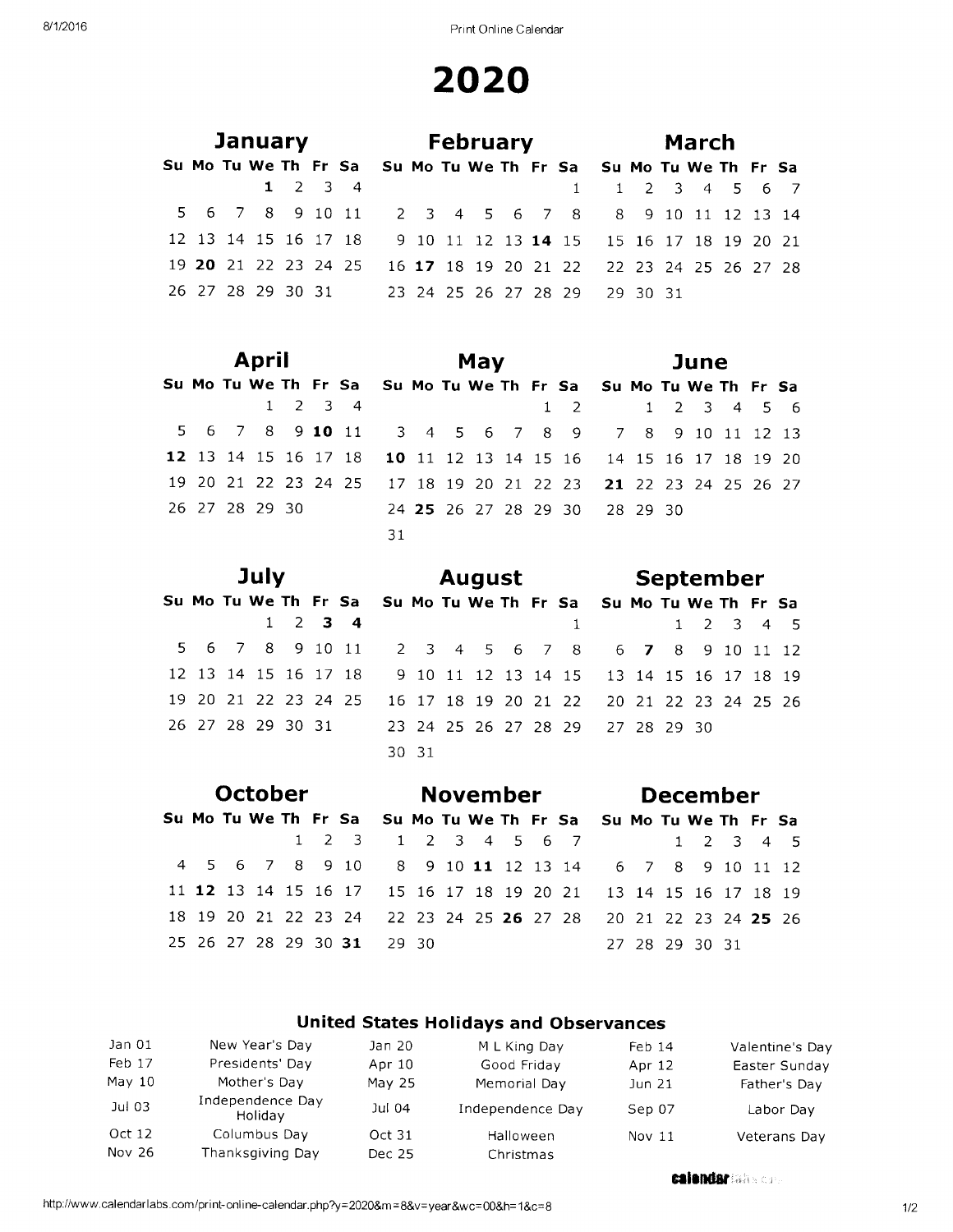|    |  |  | <b>January Example 1</b> |                                                                |  |  |  | <b>February Example 1</b> |             | March |  |  |
|----|--|--|--------------------------|----------------------------------------------------------------|--|--|--|---------------------------|-------------|-------|--|--|
|    |  |  |                          | Su Mo Tu We Th Fr Sa Su Mo Tu We Th Fr Sa Su Mo Tu We Th Fr Sa |  |  |  |                           |             |       |  |  |
|    |  |  |                          | 1 2 1 2 3 4 5 6 1 2 3 4 5 6                                    |  |  |  |                           |             |       |  |  |
|    |  |  |                          | 3 4 5 6 7 8 9 7 8 9 10 11 12 13 7 8 9 10 11 12 13              |  |  |  |                           |             |       |  |  |
|    |  |  |                          | 10 11 12 13 14 15 16 14 15 16 17 18 19 20 14 15 16 17 18 19 20 |  |  |  |                           |             |       |  |  |
|    |  |  |                          | 17 18 19 20 21 22 23 21 22 23 24 25 26 27 21 22 23 24 25 26 27 |  |  |  |                           |             |       |  |  |
|    |  |  |                          | 24 25 26 27 28 29 30 28                                        |  |  |  |                           | 28 29 30 31 |       |  |  |
| 31 |  |  |                          |                                                                |  |  |  |                           |             |       |  |  |

|  | April |  |                     |                                                                |       | May |  |  |  | June      |  |  |
|--|-------|--|---------------------|----------------------------------------------------------------|-------|-----|--|--|--|-----------|--|--|
|  |       |  |                     | Su Mo Tu We Th Fr Sa Su Mo Tu We Th Fr Sa Su Mo Tu We Th Fr Sa |       |     |  |  |  |           |  |  |
|  |       |  | $1 \quad 2 \quad 3$ |                                                                |       |     |  |  |  | 1 2 3 4 5 |  |  |
|  |       |  |                     | 4 5 6 7 8 9 10 2 3 4 5 6 7 8 6 7 8 9 10 11 12                  |       |     |  |  |  |           |  |  |
|  |       |  |                     | 11 12 13 14 15 16 17 9 10 11 12 13 14 15 13 14 15 16 17 18 19  |       |     |  |  |  |           |  |  |
|  |       |  |                     | 18 19 20 21 22 23 24 16 17 18 19 20 21 22 20 21 22 23 24 25 26 |       |     |  |  |  |           |  |  |
|  |       |  |                     | 25 26 27 28 29 30 23 24 25 26 27 28 29 27 28 29 30             |       |     |  |  |  |           |  |  |
|  |       |  |                     |                                                                | 30 31 |     |  |  |  |           |  |  |

|  | July |  |                                                                |  |  |  | <b>August</b> September |  |                |  |  |
|--|------|--|----------------------------------------------------------------|--|--|--|-------------------------|--|----------------|--|--|
|  |      |  | Su Mo Tu We Th Fr Sa Su Mo Tu We Th Fr Sa Su Mo Tu We Th Fr Sa |  |  |  |                         |  |                |  |  |
|  |      |  | 1 2 3 1 2 3 4 5 6 7                                            |  |  |  |                         |  | 1 2 3 4        |  |  |
|  |      |  | 4 5 6 7 8 9 10 8 9 10 11 12 13 14 5 6 7 8 9 10 11              |  |  |  |                         |  |                |  |  |
|  |      |  | 11 12 13 14 15 16 17 15 16 17 18 19 20 21 12 13 14 15 16 17 18 |  |  |  |                         |  |                |  |  |
|  |      |  | 18 19 20 21 22 23 24 22 23 24 25 26 27 28 19 20 21 22 23 24 25 |  |  |  |                         |  |                |  |  |
|  |      |  | 25 26 27 28 29 30 31 29 30 31                                  |  |  |  |                         |  | 26 27 28 29 30 |  |  |

|     |  | October |  |                                                                |  | November    |  |  |  | <b>December</b>   |                 |  |
|-----|--|---------|--|----------------------------------------------------------------|--|-------------|--|--|--|-------------------|-----------------|--|
|     |  |         |  | Su Mo Tu We Th Fr Sa Su Mo Tu We Th Fr Sa Su Mo Tu We Th Fr Sa |  |             |  |  |  |                   |                 |  |
|     |  |         |  | $1 \quad 2 \quad$                                              |  | 1 2 3 4 5 6 |  |  |  |                   | $1 \t2 \t3 \t4$ |  |
|     |  |         |  | 3 4 5 6 7 8 9 7 8 9 10 11 12 13 5 6 7 8 9 10 11                |  |             |  |  |  |                   |                 |  |
|     |  |         |  | 10 11 12 13 14 15 16 14 15 16 17 18 19 20 12 13 14 15 16 17 18 |  |             |  |  |  |                   |                 |  |
|     |  |         |  | 17 18 19 20 21 22 23 21 22 23 24 25 26 27 19 20 21 22 23 24 25 |  |             |  |  |  |                   |                 |  |
|     |  |         |  | 24 25 26 27 28 29 30 28 29 30                                  |  |             |  |  |  | 26 27 28 29 30 31 |                 |  |
| -31 |  |         |  |                                                                |  |             |  |  |  |                   |                 |  |

**calendarian Summe**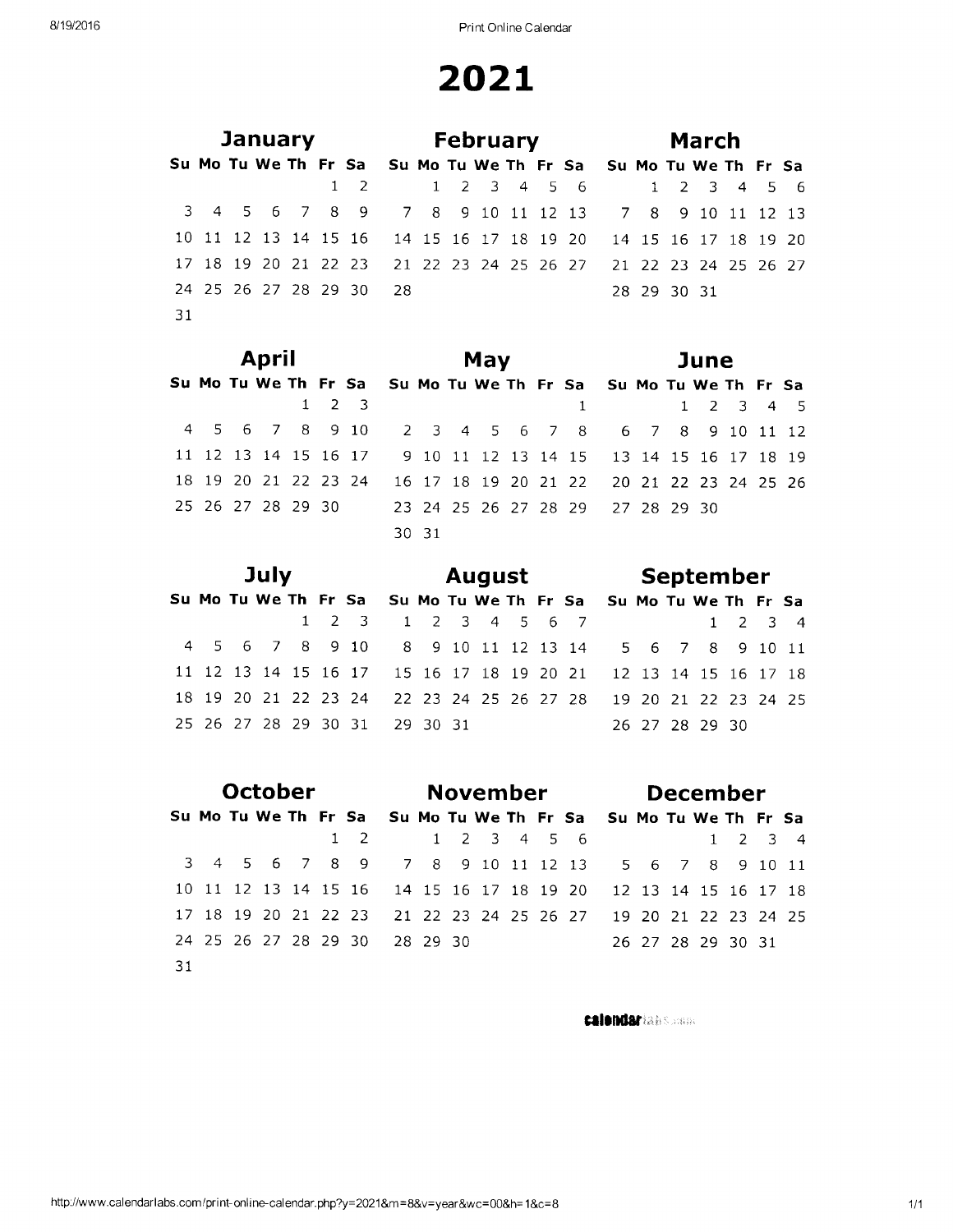Print Online Calendar

# 2022

|       |  |  | <b>January</b> and the same of the same of the same of the same of the same of the same of the same of the same of the same of the same of the same of the same of the same of the same of the same of the same of the same of the |                                                                |  | <b>February</b> |  |                     |  | <b>March</b>   |  |  |
|-------|--|--|------------------------------------------------------------------------------------------------------------------------------------------------------------------------------------------------------------------------------------|----------------------------------------------------------------|--|-----------------|--|---------------------|--|----------------|--|--|
|       |  |  |                                                                                                                                                                                                                                    | Su Mo Tu We Th Fr Sa Su Mo Tu We Th Fr Sa Su Mo Tu We Th Fr Sa |  |                 |  |                     |  |                |  |  |
|       |  |  |                                                                                                                                                                                                                                    |                                                                |  |                 |  | 1 2 3 4 5 1 2 3 4 5 |  |                |  |  |
|       |  |  |                                                                                                                                                                                                                                    | 2 3 4 5 6 7 8 6 7 8 9 10 11 12 6 7 8 9 10 11 12                |  |                 |  |                     |  |                |  |  |
|       |  |  |                                                                                                                                                                                                                                    | 9 10 11 12 13 14 15 13 14 15 16 17 18 19 13 14 15 16 17 18 19  |  |                 |  |                     |  |                |  |  |
|       |  |  |                                                                                                                                                                                                                                    | 16 17 18 19 20 21 22 20 21 22 23 24 25 26 20 21 22 23 24 25 26 |  |                 |  |                     |  |                |  |  |
|       |  |  |                                                                                                                                                                                                                                    | 23 24 25 26 27 28 29 27 28                                     |  |                 |  |                     |  | 27 28 29 30 31 |  |  |
| 30 31 |  |  |                                                                                                                                                                                                                                    |                                                                |  |                 |  |                     |  |                |  |  |

|  | April |  |                                                                |  | May |  |  |  | June           |  |                 |
|--|-------|--|----------------------------------------------------------------|--|-----|--|--|--|----------------|--|-----------------|
|  |       |  | Su Mo Tu We Th Fr Sa Su Mo Tu We Th Fr Sa Su Mo Tu We Th Fr Sa |  |     |  |  |  |                |  |                 |
|  |       |  | 1 2 1 2 3 4 5 6 7                                              |  |     |  |  |  |                |  | $1 \t2 \t3 \t4$ |
|  |       |  | 3 4 5 6 7 8 9 8 9 10 11 12 13 14 5 6 7 8 9 10 11               |  |     |  |  |  |                |  |                 |
|  |       |  | 10 11 12 13 14 15 16 15 16 17 18 19 20 21 12 13 14 15 16 17 18 |  |     |  |  |  |                |  |                 |
|  |       |  | 17 18 19 20 21 22 23 22 23 24 25 26 27 28 19 20 21 22 23 24 25 |  |     |  |  |  |                |  |                 |
|  |       |  | 24 25 26 27 28 29 30 29 30 31                                  |  |     |  |  |  | 26 27 28 29 30 |  |                 |

|    |  | July |  |            |                                                                |  |             |  | <b>August</b> |                   |  | September |                     |  |
|----|--|------|--|------------|----------------------------------------------------------------|--|-------------|--|---------------|-------------------|--|-----------|---------------------|--|
|    |  |      |  |            | Su Mo Tu We Th Fr Sa Su Mo Tu We Th Fr Sa Su Mo Tu We Th Fr Sa |  |             |  |               |                   |  |           |                     |  |
|    |  |      |  | $1\quad 2$ |                                                                |  | 1 2 3 4 5 6 |  |               |                   |  |           | $1 \quad 2 \quad 3$ |  |
|    |  |      |  |            | 3 4 5 6 7 8 9 7 8 9 10 11 12 13 4 5 6 7 8 9 10                 |  |             |  |               |                   |  |           |                     |  |
|    |  |      |  |            | 10 11 12 13 14 15 16 14 15 16 17 18 19 20 11 12 13 14 15 16 17 |  |             |  |               |                   |  |           |                     |  |
|    |  |      |  |            | 17 18 19 20 21 22 23 21 22 23 24 25 26 27 18 19 20 21 22 23 24 |  |             |  |               |                   |  |           |                     |  |
|    |  |      |  |            | 24 25 26 27 28 29 30 28 29 30 31                               |  |             |  |               | 25 26 27 28 29 30 |  |           |                     |  |
| 31 |  |      |  |            |                                                                |  |             |  |               |                   |  |           |                     |  |

|       | October |  |                      |                                                                |             | November            |  |  |  | <b>December</b>      |             |     |
|-------|---------|--|----------------------|----------------------------------------------------------------|-------------|---------------------|--|--|--|----------------------|-------------|-----|
|       |         |  |                      | Su Mo Tu We Th Fr Sa Su Mo Tu We Th Fr Sa Su Mo Tu We Th Fr Sa |             |                     |  |  |  |                      |             |     |
|       |         |  |                      |                                                                |             | $1 \t2 \t3 \t4 \t5$ |  |  |  |                      | $1 \quad 2$ |     |
|       |         |  |                      | 2 3 4 5 6 7 8 6 7 8 9 10 11 12 4 5 6 7 8                       |             |                     |  |  |  |                      |             | 910 |
| 910   |         |  |                      | 11 12 13 14 15 13 14 15 16 17 18 19 11 12 13 14 15 16 17       |             |                     |  |  |  |                      |             |     |
|       |         |  |                      | 16 17 18 19 20 21 22 20 21 22 23 24 25 26 18 19 20 21 22 23 24 |             |                     |  |  |  |                      |             |     |
|       |         |  | 23 24 25 26 27 28 29 |                                                                | 27 28 29 30 |                     |  |  |  | 25 26 27 28 29 30 31 |             |     |
| 30 31 |         |  |                      |                                                                |             |                     |  |  |  |                      |             |     |

**calendar** (absence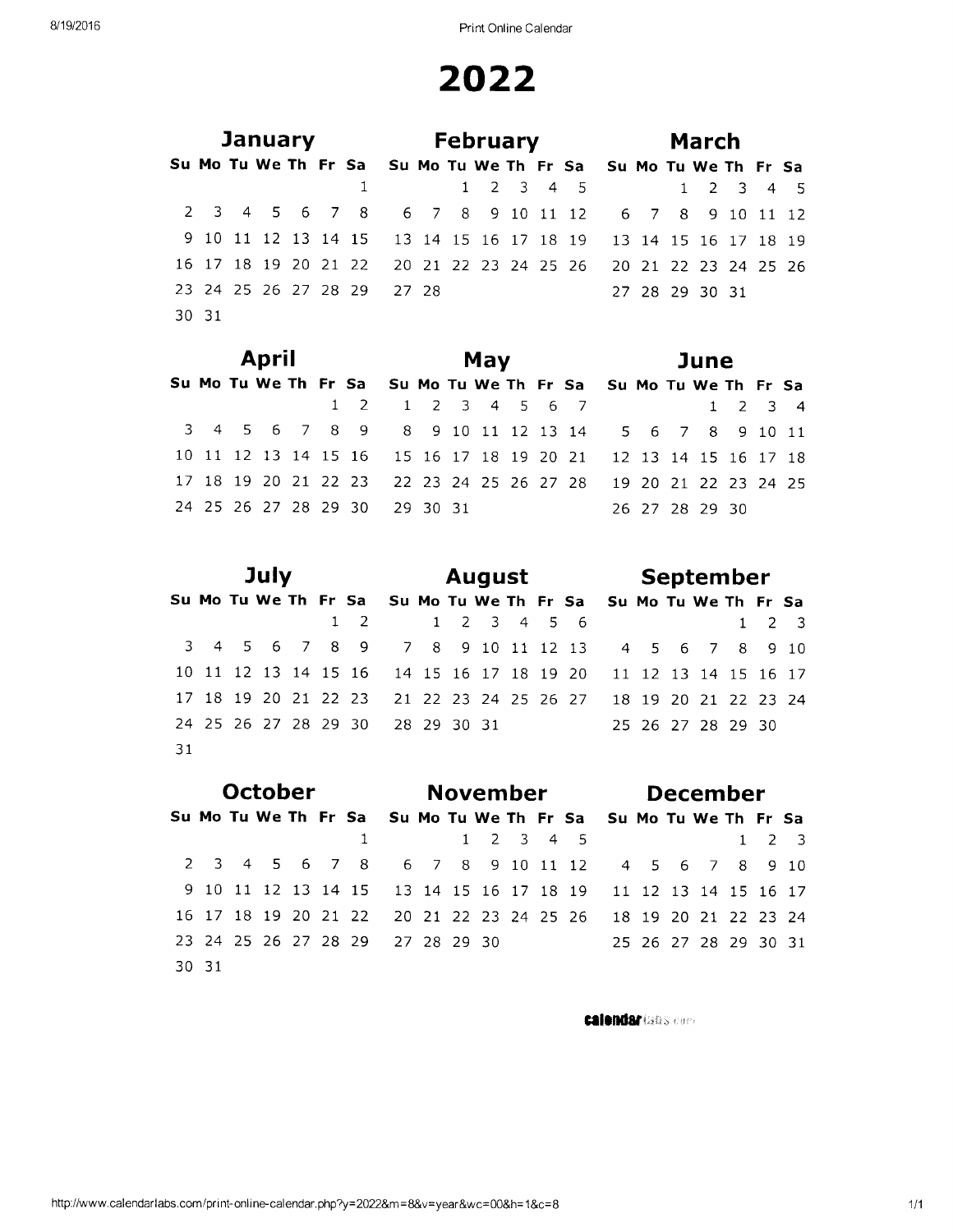|          |  |  | <b>January Example 1</b> |                                                                |  |  |  | <b>February Example 1</b> |  | March             |  |  |
|----------|--|--|--------------------------|----------------------------------------------------------------|--|--|--|---------------------------|--|-------------------|--|--|
|          |  |  |                          | Su Mo Tu We Th Fr Sa Su Mo Tu We Th Fr Sa Su Mo Tu We Th Fr Sa |  |  |  |                           |  |                   |  |  |
|          |  |  |                          | 1 2 3 4 5 6 7                                                  |  |  |  | $1 \t2 \t3 \t4$           |  | 1 2 3 4           |  |  |
|          |  |  |                          | 8 9 10 11 12 13 14 5 6 7 8 9 10 11 5 6 7 8 9 10 11             |  |  |  |                           |  |                   |  |  |
|          |  |  |                          | 15 16 17 18 19 20 21 12 13 14 15 16 17 18 12 13 14 15 16 17 18 |  |  |  |                           |  |                   |  |  |
|          |  |  |                          | 22 23 24 25 26 27 28 19 20 21 22 23 24 25 19 20 21 22 23 24 25 |  |  |  |                           |  |                   |  |  |
| 29 30 31 |  |  |                          | 26 27 28                                                       |  |  |  |                           |  | 26 27 28 29 30 31 |  |  |

|     |  | April |  |                                                                |  | May         |  |                   |  | June |  |             |
|-----|--|-------|--|----------------------------------------------------------------|--|-------------|--|-------------------|--|------|--|-------------|
|     |  |       |  | Su Mo Tu We Th Fr Sa Su Mo Tu We Th Fr Sa Su Mo Tu We Th Fr Sa |  |             |  |                   |  |      |  |             |
|     |  |       |  |                                                                |  | 1 2 3 4 5 6 |  |                   |  |      |  | $1 \t2 \t3$ |
|     |  |       |  | 2 3 4 5 6 7 8 7 8 9 10 11 12 13 4 5 6 7 8 9 10                 |  |             |  |                   |  |      |  |             |
|     |  |       |  | 9 10 11 12 13 14 15 14 15 16 17 18 19 20 11 12 13 14 15 16 17  |  |             |  |                   |  |      |  |             |
|     |  |       |  | 16 17 18 19 20 21 22 21 22 23 24 25 26 27 18 19 20 21 22 23 24 |  |             |  |                   |  |      |  |             |
|     |  |       |  | 23 24 25 26 27 28 29 28 29 30 31                               |  |             |  | 25 26 27 28 29 30 |  |      |  |             |
| -30 |  |       |  |                                                                |  |             |  |                   |  |      |  |             |

|       | July |  |                                                                |  |                     |  | August |                      |  | September |  |                |
|-------|------|--|----------------------------------------------------------------|--|---------------------|--|--------|----------------------|--|-----------|--|----------------|
|       |      |  | Su Mo Tu We Th Fr Sa Su Mo Tu We Th Fr Sa Su Mo Tu We Th Fr Sa |  |                     |  |        |                      |  |           |  |                |
|       |      |  |                                                                |  | $1 \t2 \t3 \t4 \t5$ |  |        |                      |  |           |  | $\overline{2}$ |
|       |      |  | 2 3 4 5 6 7 8 6 7 8 9 10 11 12 3 4 5 6 7 8 9                   |  |                     |  |        |                      |  |           |  |                |
|       |      |  | 9 10 11 12 13 14 15 13 14 15 16 17 18 19 10 11 12 13 14 15 16  |  |                     |  |        |                      |  |           |  |                |
|       |      |  | 16 17 18 19 20 21 22 20 21 22 23 24 25 26 17 18 19 20 21 22 23 |  |                     |  |        |                      |  |           |  |                |
|       |      |  | 23 24 25 26 27 28 29 27 28 29 30 31                            |  |                     |  |        | 24 25 26 27 28 29 30 |  |           |  |                |
| 30 31 |      |  |                                                                |  |                     |  |        |                      |  |           |  |                |

|               | <b>October</b> |  |                                                                |  |  | November       |                 |  |  |  |  | <b>December</b>      |  |  |
|---------------|----------------|--|----------------------------------------------------------------|--|--|----------------|-----------------|--|--|--|--|----------------------|--|--|
|               |                |  | Su Mo Tu We Th Fr Sa Su Mo Tu We Th Fr Sa Su Mo Tu We Th Fr Sa |  |  |                |                 |  |  |  |  |                      |  |  |
| 1 2 3 4 5 6 7 |                |  |                                                                |  |  |                | $1 \t2 \t3 \t4$ |  |  |  |  |                      |  |  |
|               |                |  | 8 9 10 11 12 13 14 5 6 7 8 9 10 11 3 4 5 6 7 8 9               |  |  |                |                 |  |  |  |  |                      |  |  |
|               |                |  | 15 16 17 18 19 20 21 12 13 14 15 16 17 18 10 11 12 13 14 15 16 |  |  |                |                 |  |  |  |  |                      |  |  |
|               |                |  | 22 23 24 25 26 27 28 19 20 21 22 23 24 25 17 18 19 20 21 22 23 |  |  |                |                 |  |  |  |  |                      |  |  |
| 29 30 31      |                |  |                                                                |  |  | 26 27 28 29 30 |                 |  |  |  |  | 24 25 26 27 28 29 30 |  |  |
|               |                |  |                                                                |  |  |                |                 |  |  |  |  |                      |  |  |

calendariabs.com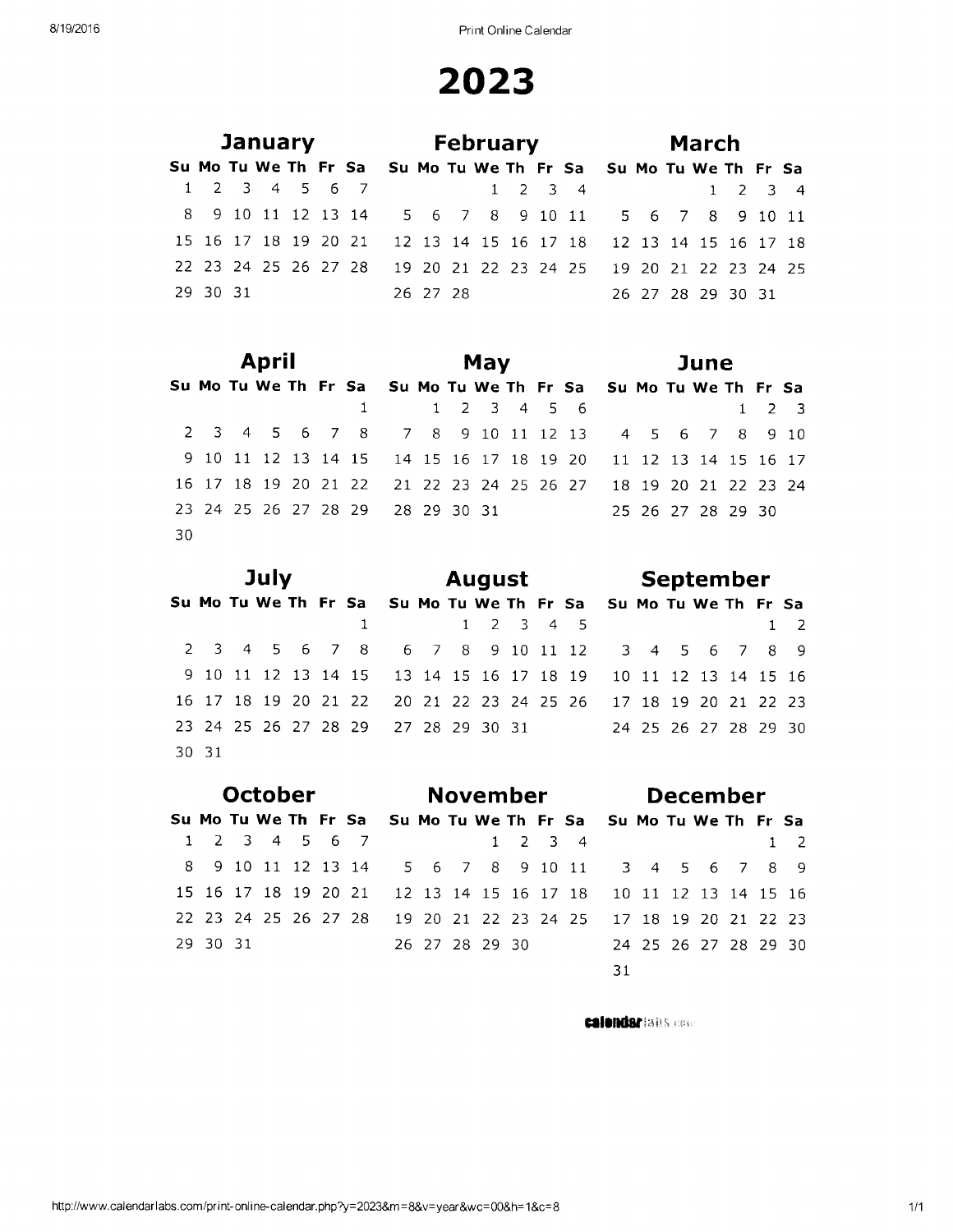|             | January     |  |                                                                |  |  | <b>February</b> |                   |  |  | March                |  |                |
|-------------|-------------|--|----------------------------------------------------------------|--|--|-----------------|-------------------|--|--|----------------------|--|----------------|
|             |             |  | Su Mo Tu We Th Fr Sa Su Mo Tu We Th Fr Sa Su Mo Tu We Th Fr Sa |  |  |                 |                   |  |  |                      |  |                |
|             | 1 2 3 4 5 6 |  |                                                                |  |  |                 | $1\quad 2\quad 3$ |  |  |                      |  | $\overline{2}$ |
|             |             |  | 7 8 9 10 11 12 13 4 5 6 7 8 9 10 3 4 5 6 7 8 9                 |  |  |                 |                   |  |  |                      |  |                |
|             |             |  | 14 15 16 17 18 19 20 11 12 13 14 15 16 17 10 11 12 13 14 15 16 |  |  |                 |                   |  |  |                      |  |                |
|             |             |  | 21 22 23 24 25 26 27 18 19 20 21 22 23 24 17 18 19 20 21 22 23 |  |  |                 |                   |  |  |                      |  |                |
| 28 29 30 31 |             |  | 25 26 27 28 29                                                 |  |  |                 |                   |  |  | 24 25 26 27 28 29 30 |  |                |
|             |             |  |                                                                |  |  |                 | 31                |  |  |                      |  |                |
|             |             |  |                                                                |  |  |                 |                   |  |  |                      |  |                |

|          | <b>April</b>            |  |                                                                |  | May |                 |  |  |                                        |  | June |  |  |
|----------|-------------------------|--|----------------------------------------------------------------|--|-----|-----------------|--|--|----------------------------------------|--|------|--|--|
|          |                         |  | Su Mo Tu We Th Fr Sa Su Mo Tu We Th Fr Sa Su Mo Tu We Th Fr Sa |  |     |                 |  |  |                                        |  |      |  |  |
|          | $1 \t2 \t3 \t4 \t5 \t6$ |  |                                                                |  |     | $1 \t2 \t3 \t4$ |  |  |                                        |  |      |  |  |
|          |                         |  | 7 8 9 10 11 12 13 5 6 7 8 9 10 11 2 3 4 5 6 7 8                |  |     |                 |  |  |                                        |  |      |  |  |
|          |                         |  | 14 15 16 17 18 19 20 12 13 14 15 16 17 18 9 10 11 12 13 14 15  |  |     |                 |  |  |                                        |  |      |  |  |
|          |                         |  | 21 22 23 24 25 26 27 19 20 21 22 23 24 25 16 17 18 19 20 21 22 |  |     |                 |  |  |                                        |  |      |  |  |
| 28 29 30 |                         |  |                                                                |  |     |                 |  |  | 26 27 28 29 30 31 23 24 25 26 27 28 29 |  |      |  |  |
|          |                         |  |                                                                |  |     |                 |  |  | 30                                     |  |      |  |  |

|             | July        |  |                                                                |  |  | <b>August</b>        |                     |       | September |  |  |
|-------------|-------------|--|----------------------------------------------------------------|--|--|----------------------|---------------------|-------|-----------|--|--|
|             |             |  | Su Mo Tu We Th Fr Sa Su Mo Tu We Th Fr Sa Su Mo Tu We Th Fr Sa |  |  |                      |                     |       |           |  |  |
|             | 1 2 3 4 5 6 |  |                                                                |  |  |                      | 1 2 3 1 2 3 4 5 6 7 |       |           |  |  |
|             |             |  | 7 8 9 10 11 12 13 4 5 6 7 8 9 10 8 9 10 11 12 13 14            |  |  |                      |                     |       |           |  |  |
|             |             |  | 14 15 16 17 18 19 20 11 12 13 14 15 16 17 15 16 17 18 19 20 21 |  |  |                      |                     |       |           |  |  |
|             |             |  | 21 22 23 24 25 26 27 18 19 20 21 22 23 24 22 23 24 25 26 27 28 |  |  |                      |                     |       |           |  |  |
| 28 29 30 31 |             |  |                                                                |  |  | 25 26 27 28 29 30 31 |                     | 29.30 |           |  |  |

|                | <b>October</b> |  |                     |                                                                |  | November |  |                   |  | <b>December</b> |  |  |
|----------------|----------------|--|---------------------|----------------------------------------------------------------|--|----------|--|-------------------|--|-----------------|--|--|
|                |                |  |                     | Su Mo Tu We Th Fr Sa Su Mo Tu We Th Fr Sa Su Mo Tu We Th Fr Sa |  |          |  |                   |  |                 |  |  |
|                |                |  | $1 \t2 \t3 \t4 \t5$ |                                                                |  |          |  | 1 2 1 2 3 4 5 6 7 |  |                 |  |  |
|                |                |  |                     | 6 7 8 9 10 11 12 3 4 5 6 7 8 9 8 9 10 11 12 13 14              |  |          |  |                   |  |                 |  |  |
|                |                |  |                     | 13 14 15 16 17 18 19 10 11 12 13 14 15 16 15 16 17 18 19 20 21 |  |          |  |                   |  |                 |  |  |
|                |                |  |                     | 20 21 22 23 24 25 26 17 18 19 20 21 22 23 22 23 24 25 26 27 28 |  |          |  |                   |  |                 |  |  |
| 27 28 29 30 31 |                |  |                     | 24 25 26 27 28 29 30 29 30 31                                  |  |          |  |                   |  |                 |  |  |

**calendar** and case